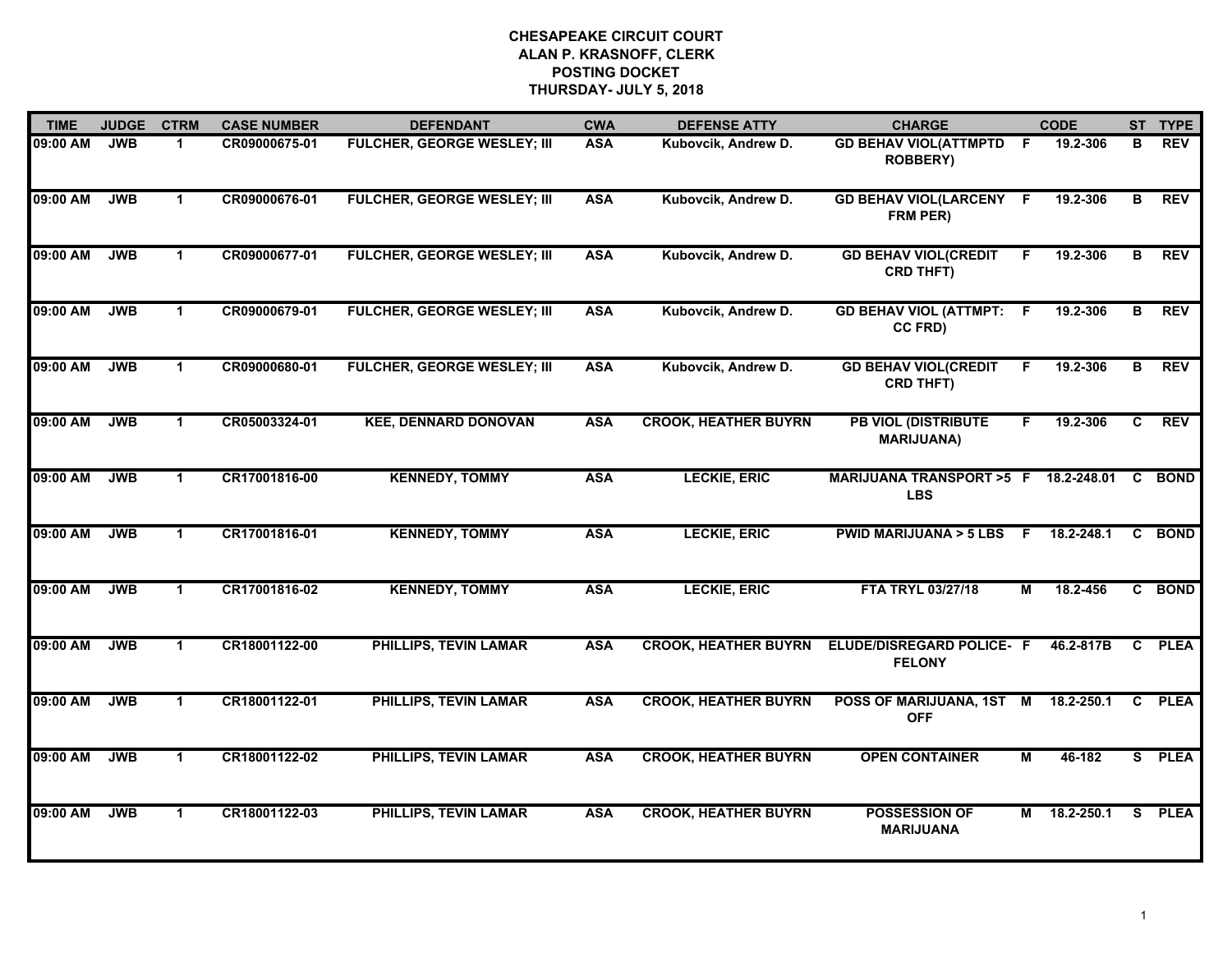| <b>TIME</b> | <b>JUDGE</b> | <b>CTRM</b>             | <b>CASE NUMBER</b> | <b>DEFENDANT</b>               | <b>CWA</b> | <b>DEFENSE ATTY</b>   | <b>CHARGE</b>                               |    | <b>CODE</b>    |              | ST TYPE         |
|-------------|--------------|-------------------------|--------------------|--------------------------------|------------|-----------------------|---------------------------------------------|----|----------------|--------------|-----------------|
| 09:00 AM    | <b>JWB</b>   | 1                       | CR06000696-02      | <b>SHAPIRO, ALAN JAMES</b>     | <b>ASA</b> | Givando, Stephen P.   | PROB VIOL (ROBBERY)                         | F. | 19.2-306       | C            | <b>REV</b>      |
| 09:00 AM    | <b>JWB</b>   | $\mathbf{1}$            | CR06000698-02      | <b>SHAPIRO, ALAN JAMES</b>     | <b>ASA</b> | Givando, Stephen P.   | <b>PROB VIOL (ARMED</b><br><b>ROBBERY)</b>  | F. | 19.2-306       | C            | <b>REV</b>      |
| 09:00 AM    | <b>JWB</b>   | $\mathbf{1}$            | CR06000892-02      | <b>SHAPIRO, ALAN JAMES</b>     | <b>ASA</b> | Givando, Stephen P.   | <b>PROB VIOL (ABDUCTION)</b>                | F. | 19.2-306       | C            | <b>REV</b>      |
| 09:00 AM    | <b>JWB</b>   | 1                       | CR00000476-00      | <b>SIMMONS, TERRENCE ARTIS</b> |            |                       | <b>PWID OF COCAINE</b>                      | F. | 18.2-248       | в            | <b>CC</b>       |
| 09:00 AM    | <b>JWB</b>   | 1                       | CR11000876-00      | <b>TABORN, CHATTELL RENEE</b>  |            |                       | <b>PWI/SELL STOLEN</b><br><b>PROPERTY</b>   |    | F 18.2-108.01  | B            | $\overline{cc}$ |
| 09:00 AM    | <b>JWB</b>   | $\mathbf 1$             | CR11000876-10      | <b>TABORN, CHATTELL RENEE</b>  |            |                       | <b>VIOL PROBATION ON FEL</b><br><b>OFF</b>  | -F | 19.2-306       | $\mathbf{o}$ | cc              |
| 09:00 AM    | <b>JWB</b>   | $\mathbf{1}$            | CR18000529-00      | YOUNGBLOOD, MARC LOUIE; JR     | <b>ASA</b> | <b>PLOTT, STEPHEN</b> | <b>PWID MARIJUANA</b>                       |    | $F$ 18.2-248.1 | C            | <b>BOND</b>     |
| 09:00 AM    | <b>JWB</b>   | $\blacktriangleleft$    | CR18000529-01      | YOUNGBLOOD, MARC LOUIE; JR     | <b>ASA</b> | PLOTT, STEPHEN        | PWID METHAMPHETAMINE F<br><b>MIX</b>        |    | 18.2-248       |              | C BOND          |
| 09:00 AM    | <b>JWB</b>   | 1                       | CR18000529-02      | YOUNGBLOOD, MARC LOUIE; JR     | <b>ASA</b> | PLOTT, STEPHEN        | <b>POSSESS FIREARM</b><br><b>W/FENTANYL</b> | F. | 18.2-308.4     | C            | <b>BOND</b>     |
| 09:00 AM    | <b>JWB</b>   | $\blacktriangleleft$    | CR18000529-03      | YOUNGBLOOD, MARC LOUIE; JR     | <b>ASA</b> | <b>PLOTT, STEPHEN</b> | <b>PWID SCH I/II W/WEAPON</b>               | E  | 18.2-308.4     | $\mathbf{c}$ | <b>BOND</b>     |
| 09:00 AM    | <b>JWB</b>   | $\mathbf{1}$            | CR18000529-04      | YOUNGBLOOD, MARC LOUIE; JR     | <b>ASA</b> | <b>PLOTT, STEPHEN</b> | <b>POSSESS FENTANYL</b>                     | F. | 18.2-250       |              | C BOND          |
| 09:00 AM    | <b>TSW</b>   | $\overline{\mathbf{4}}$ | CR13000398-01      | <b>BROCK, GARY K</b>           | <b>DRT</b> | <b>BELOTE, NICOLE</b> | <b>PROB VIOL (GRAND</b><br><b>LARCENY)</b>  | F. | 19.2-306       |              | C BOND          |
| 09:00 AM    | <b>TSW</b>   | 4                       | CR17002318-00      | DAUGHTRY, LA DARRON JORDAN     | <b>ALG</b> |                       | POSSESS MARIJUANA 2ND M<br><b>OFF</b>       |    | 18.2-250.1     | S.           | C               |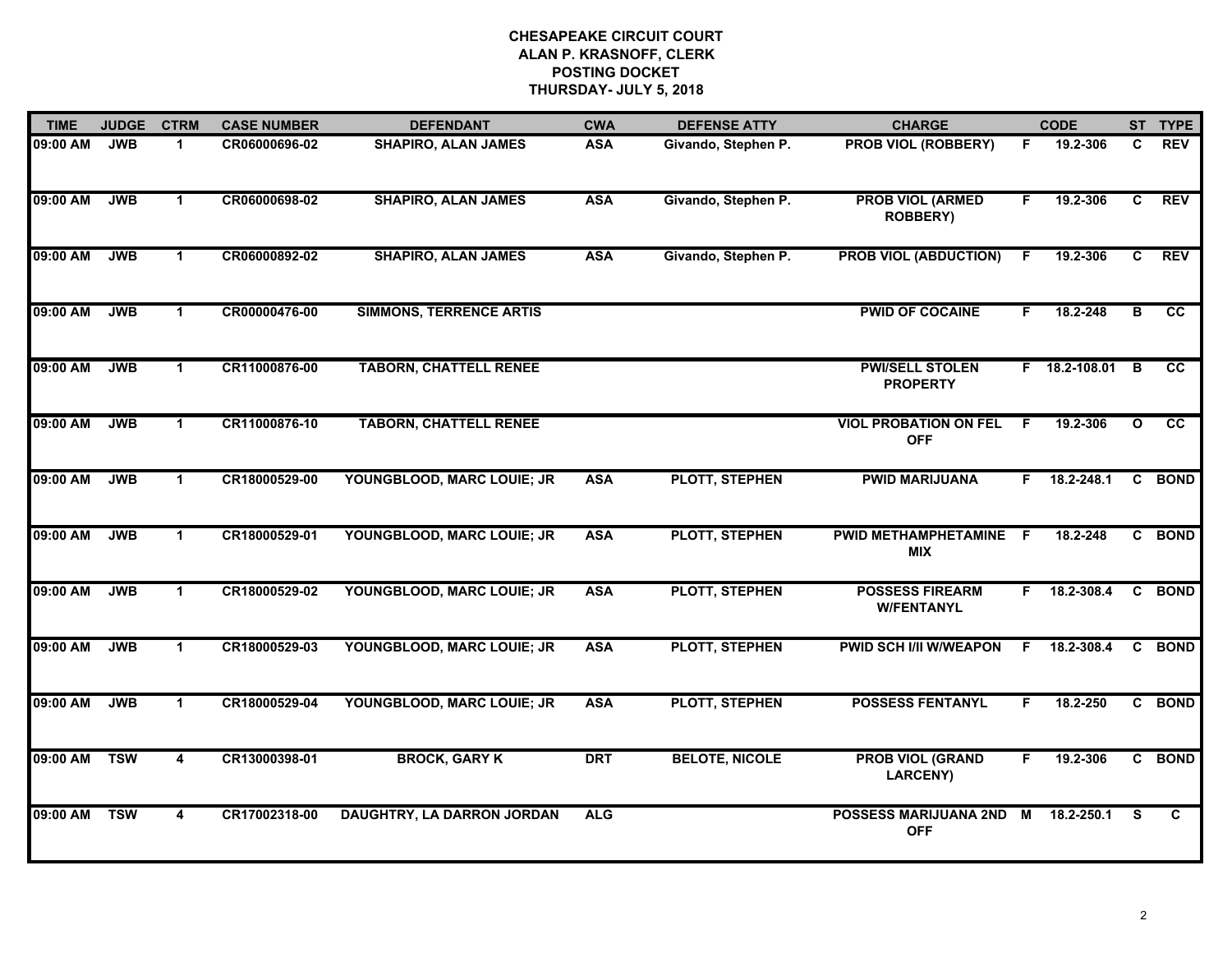| <b>TIME</b>  | <b>JUDGE</b> | <b>CTRM</b>             | <b>CASE NUMBER</b> | <b>DEFENDANT</b>                  | <b>CWA</b> | <b>DEFENSE ATTY</b>        | <b>CHARGE</b>                                   |    | <b>CODE</b> |                | ST TYPE     |
|--------------|--------------|-------------------------|--------------------|-----------------------------------|------------|----------------------------|-------------------------------------------------|----|-------------|----------------|-------------|
| 09:00 AM     | <b>TSW</b>   | 4                       | CR17002318-01      | DAUGHTRY, LA DARRON JORDAN        | <b>ALG</b> |                            | <b>SPEEDING 9 OVER</b>                          |    | A.46.2-878  | <b>S</b>       | C           |
| 09:00 AM     | <b>TSW</b>   | 4                       | CR16001314-01      | <b>DOWDY, BENITA LEISA</b>        | <b>KJB</b> | <b>WOOD, SHELLY F</b>      | <b>PROB VIOL (CONCEAL</b><br><b>MERCH)</b>      | F  | 19.2-306    | в              | MOT         |
| 09:00 AM     | <b>TSW</b>   | 4                       | CR13000127-02      | <b>ELLIS, BRANDON GAIGE</b>       | <b>PLS</b> | Givando, Stephen P.        | <b>PROB VIOL (POSS</b><br>OXYCODONE)            | F. | 19.2-306    | $\overline{c}$ | <b>REV</b>  |
| 09:00 AM     | <b>TSW</b>   | 4                       | CR17001519-04      | <b>EVANS, DONSHEY WILLIAM</b>     | <b>DRT</b> | <b>HAMLIN, JASON</b>       | <b>PROB VIOL (POSS</b><br><b>PSILOCYBIN)</b>    | F. | 19.2-306    | C.             | <b>REV</b>  |
| 09:00 AM     | <b>TSW</b>   | $\overline{\mathbf{4}}$ | CR17001519-05      | <b>EVANS, DONSHEY WILLIAM</b>     | <b>DRT</b> | <b>HAMLIN, JASON</b>       | PROB VIOL (POSS F/ARM W/ F<br>DRUG)             |    | 19.2-306    | C              | <b>REV</b>  |
| 09:00 AM     | <b>TSW</b>   | 4                       | CR01A00613-04      | <b>KNIGHT, TRACY NATHAN</b>       | <b>PLS</b> | <b>WOOD, SHELLY F</b>      | <b>PROB VIOL (GRAND</b><br>LARCENY)             | F. | 19.2-306    | C.             | <b>REV</b>  |
| 09:00 AM TSW |              | $\overline{\mathbf{4}}$ | CR03A01994-03      | <b>KNIGHT, TRACY NATHAN</b>       | <b>PLS</b> | <b>WOOD, SHELLY F</b>      | <b>PROB VIOL (GRAND</b><br>LARCENY)             | F. | 19.2-306    | C              | <b>REV</b>  |
| 09:00 AM     | <b>TSW</b>   | 4                       | CR99A03824-06      | <b>KNIGHT, TRACY NATHAN</b>       | <b>PLS</b> | <b>WOOD, SHELLY F</b>      | <b>PROB VIOL (GRAND</b><br>LARCENY)             | F. | 19.2-306    | C.             | <b>REV</b>  |
| 09:00 AM     | <b>TSW</b>   | 4                       | CR16000978-03      | <b>ROSALES, WALTER EMILIO; JR</b> | <b>DRT</b> | <b>HAMLIN, JASON</b>       | <b>PROB VIOL (STATUTORY</b><br><b>BURGLARY)</b> | F  | 19.2-306    | C              | <b>REV</b>  |
| 09:00 AM     | <b>TSW</b>   | $\overline{\mathbf{4}}$ | CR17001171-01      | <b>SMITH, WILLIAM DANIEL</b>      | <b>PLS</b> | <b>WOOD, SHELLY F</b>      | <b>CCA PROB VIOL (PETIT</b><br>LARCENY)         | М  | 19.2-303.3  | C              | <b>REV</b>  |
| 09:00 AM     | <b>TSW</b>   | 4                       | CR14000177-17      | <b>WATSON, PATRICK EUGENE</b>     | <b>DRT</b> | <b>TALIAFERRO, WILLIAM</b> | PROB VIOL (FORGE PUBLIC F<br>REC)               |    | 19.2-306    |                | C BOND      |
| 09:00 AM     | <b>TSW</b>   | 4                       | CR14000177-18      | <b>WATSON, PATRICK EUGENE</b>     | <b>DRT</b> | <b>TALIAFERRO, WILLIAM</b> | PROB VIOL (FORGE CHECK) F                       |    | 19.2-306    |                | C BOND      |
| 09:00 AM     | <b>TSW</b>   | 4                       | CR14000177-19      | <b>WATSON, PATRICK EUGENE</b>     | <b>DRT</b> | <b>TALIAFERRO, WILLIAM</b> | <b>PROB VIOL (UTTER FORGE F</b><br>CHECK)       |    | 19.2-306    | $\mathbf{c}$   | <b>BOND</b> |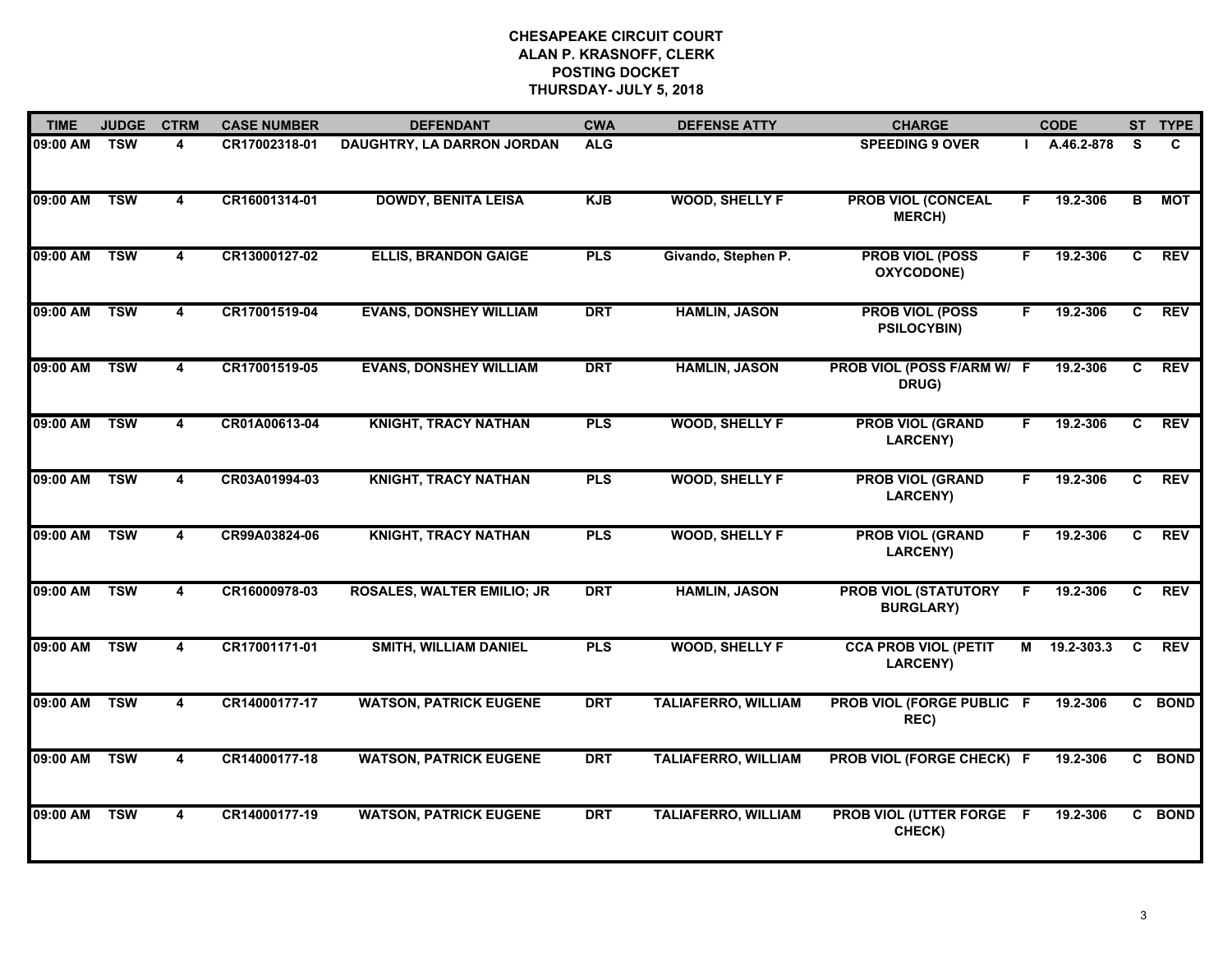| <b>TIME</b>   | <b>JUDGE</b> | <b>CTRM</b>             | <b>CASE NUMBER</b> | <b>DEFENDANT</b>               | <b>CWA</b> | <b>DEFENSE ATTY</b>          | <b>CHARGE</b>                               |                | <b>CODE</b> |                | ST TYPE         |
|---------------|--------------|-------------------------|--------------------|--------------------------------|------------|------------------------------|---------------------------------------------|----------------|-------------|----------------|-----------------|
| 09:00 AM      | <b>TSW</b>   | 4                       | CR14000177-20      | <b>WATSON, PATRICK EUGENE</b>  | <b>DRT</b> | <b>TALIAFERRO, WILLIAM</b>   | PROB VIOL (OBTAIN MONEY F<br><b>FALSE)</b>  |                | 19.2-306    | C              | <b>BOND</b>     |
| 09:00 AM      | <b>TSW</b>   | $\overline{\mathbf{4}}$ | CR14000177-21      | <b>WATSON, PATRICK EUGENE</b>  | <b>DRT</b> | <b>TALIAFERRO, WILLIAM</b>   | PROB VIOL (OBTAIN MONEY F<br>FALSE)         |                | 19.2-306    |                | C BOND          |
| 09:00 AM      | <b>TSW</b>   | $\overline{\mathbf{4}}$ | CR14000177-22      | <b>WATSON, PATRICK EUGENE</b>  | <b>DRT</b> | <b>TALIAFERRO, WILLIAM</b>   | <b>PROB VIOL (UTTER FORGE F</b><br>CHECK)   |                | 19.2-306    |                | C BOND          |
| 09:00 AM      | <b>TSW</b>   | 4                       | CR14000177-23      | <b>WATSON, PATRICK EUGENE</b>  | <b>DRT</b> | <b>TALIAFERRO, WILLIAM</b>   | PROB VIOL (FORGE CHECK) F                   |                | 19.2-306    | C.             | <b>BOND</b>     |
| 09:00 AM      | <b>TSW</b>   | 4                       | CR14000177-24      | <b>WATSON, PATRICK EUGENE</b>  | <b>DRT</b> | <b>TALIAFERRO, WILLIAM</b>   | <b>PROB VIOL (IDENTITY</b><br>THEFT)        | м              | 19.2-306    |                | C BOND          |
| 09:01 AM MATA |              | 6                       | CR14002489-12      | <b>CANNIE, TIMOTHY DARNELL</b> |            | <b>GIVANDO, STEPHEN</b>      | <b>PROB VIOL (GRAND</b><br><b>LARCENY)</b>  | F.             | 19.2-306    | C              | DC.             |
| 09:01 AM MATA |              | 6                       | CR14002489-13      | <b>CANNIE, TIMOTHY DARNELL</b> |            | <b>GIVANDO, STEPHEN</b>      | <b>PROB VIOL (CREDIT CARD</b><br>THEFT)     | $\overline{F}$ | 19.2-306    | C              | DC              |
| 09:01 AM MATA |              | 6                       | CR14002489-14      | <b>CANNIE, TIMOTHY DARNELL</b> |            | <b>GIVANDO, STEPHEN</b>      | <b>PROB VIOL (IDENTITY</b><br>THEFT)        | М              | 19.2-306    | C              | DC.             |
| 09:01 AM MATA |              | 6                       | CR11002046-04      | <b>CHAPPELL, ERNIE LEE; JR</b> |            | <b>TAYLOR, MATTHEW T; SR</b> | <b>PROB VIOL (POSSESS</b><br><b>HEROIN)</b> |                | 19.2-306    | C              | $\overline{DC}$ |
| 09:01 AM MATA |              | 6                       | CR12000749-05      | <b>CHAPPELL, ERNIE LEE; JR</b> |            | <b>TAYLOR, MATTHEW T; SR</b> | <b>PROB VIOL (GRAND</b><br><b>LARCENY)</b>  | F.             | 19.2-306    | C              | $\overline{DC}$ |
| 09:01 AM MATA |              | 6                       | CR12000749-06      | <b>CHAPPELL, ERNIE LEE; JR</b> |            | <b>TAYLOR, MATTHEW T; SR</b> | PROB VIOL(LARC W/ INT TO F<br>SELL)         |                | 19.2-306    | C              | $\overline{DC}$ |
| 09:01 AM MATA |              | 6                       | CR11001194-06      | <b>COLTRAIN, JUSTIN ANDREW</b> |            | <b>PASS, STEPHANIE P</b>     | <b>VIOL PROBATION ON FEL</b><br><b>OFF</b>  | F.             | 19.2-306    | $\overline{B}$ | DC              |
| 09:01 AM MATA |              | 6                       | CR12002866-07      | <b>COLTRAIN, JUSTIN ANDREW</b> |            | <b>PASS, STEPHANIE P</b>     | <b>VIOL PROBATION ON FEL</b><br><b>OFF</b>  | -F             | 19.2-306    | в              | <b>DC</b>       |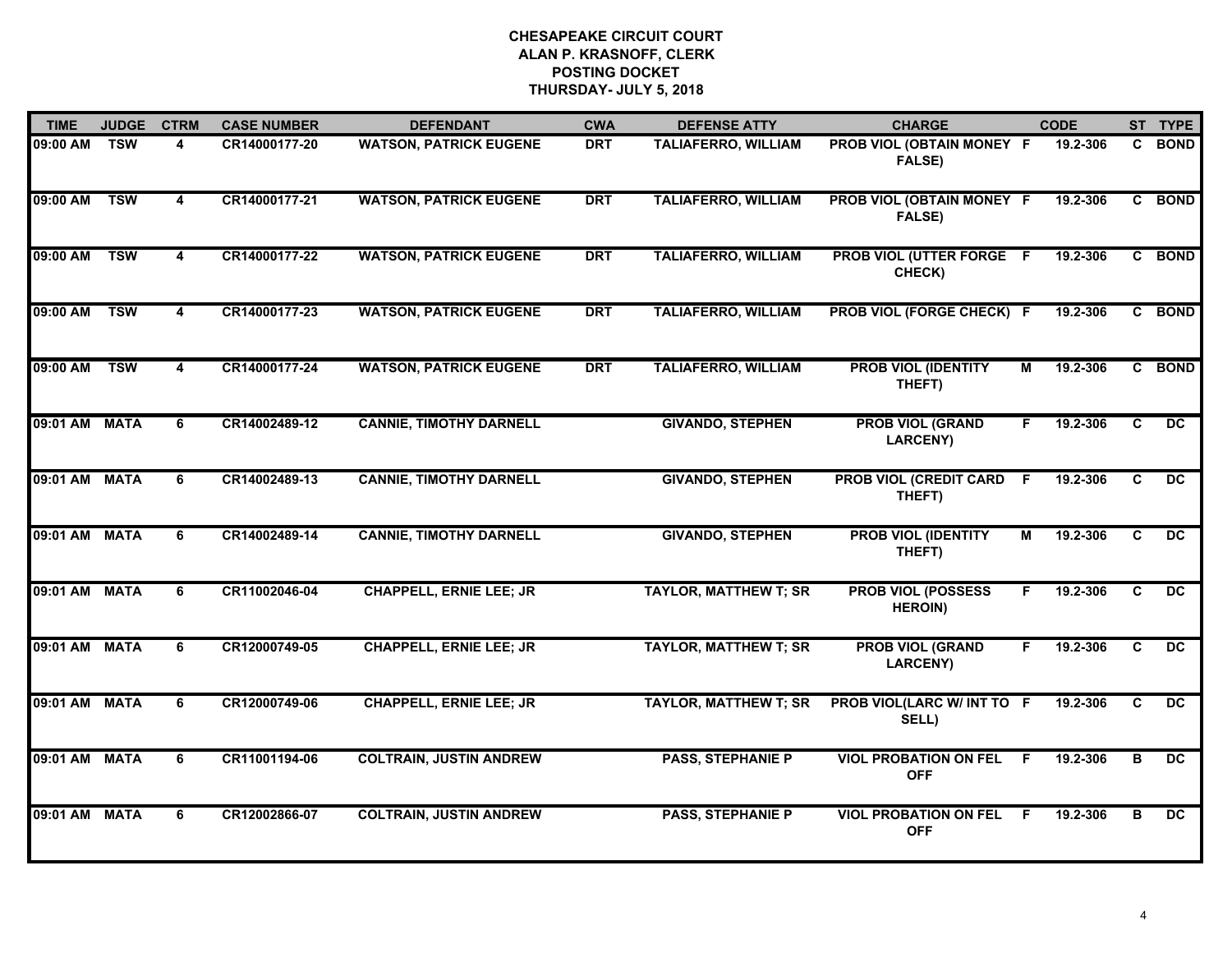| <b>TIME</b>   | <b>JUDGE</b> | <b>CTRM</b> | <b>CASE NUMBER</b> | <b>DEFENDANT</b>               | <b>CWA</b> | <b>DEFENSE ATTY</b>       | <b>CHARGE</b>                               |     | <b>CODE</b> |    | ST TYPE         |
|---------------|--------------|-------------|--------------------|--------------------------------|------------|---------------------------|---------------------------------------------|-----|-------------|----|-----------------|
| 09:01 AM MATA |              | 6           | CR16000019-00      | <b>COLTRAIN, JUSTIN ANDREW</b> |            | <b>PASS, STEPHANIE P</b>  | <b>GRAND LARCENY</b>                        | F.  | 18.2-95     | в  | DC              |
| 09:01 AM MATA |              | 6           | CR11001356-02      | <b>CUETO, GINGER MARIE</b>     |            | <b>BLACK, HUGH E; III</b> | <b>VIOL PROBATION ON FEL</b><br><b>OFF</b>  | - F | 19.2-306    | C  | DC.             |
| 09:01 AM MATA |              | 6           | CR11001759-02      | <b>CUETO, GINGER MARIE</b>     |            | <b>BLACK, HUGH E; III</b> | <b>VIOL PROBATION ON FEL</b><br><b>OFF</b>  | F.  | 19.2-306    | C  | DC              |
| 09:01 AM MATA |              | 6           | CR05A01085-01      | <b>DUNNING, MORGAN JAY</b>     |            | <b>OXENHAM, CARA P</b>    | <b>VIOL PROBATION ON FEL</b><br><b>OFF</b>  | -F  | 19.2-306    | C. | DC.             |
| 09:01 AM MATA |              | 6           | CR08001765-01      | <b>DUNNING, MORGAN JAY</b>     |            | <b>OXENHAM, CARA P</b>    | <b>VIOL PROBATION ON FEL</b><br><b>OFF</b>  | -F  | 19.2-306    | C  | $\overline{DC}$ |
| 09:01 AM MATA |              | 6           | CR11001680-01      | <b>DUNNING, MORGAN JAY</b>     |            | <b>OXENHAM, CARA P</b>    | <b>VIOL PROBATION ON FEL</b><br><b>OFF</b>  | - F | 19.2-306    | C  | DC.             |
| 09:01 AM MATA |              | 6           | CR11002789-08      | <b>GALVIN, MORGAN RAE</b>      |            | <b>OXENHAM, CARA</b>      | <b>VIOL PROBATION ON FEL</b><br><b>OFF</b>  | - F | 19.2-306    | в  | DC              |
| 09:01 AM MATA |              | 6           | CR11002789-09      | <b>GALVIN, MORGAN RAE</b>      |            | <b>OXENHAM, CARA</b>      | <b>VIOL PROBATION ON FEL</b><br><b>OFF</b>  | -F  | 19.2-306    | в  | $\overline{DC}$ |
| 09:01 AM      | <b>MATA</b>  | 6           | CR11002789-10      | <b>GALVIN, MORGAN RAE</b>      |            | <b>OXENHAM, CARA</b>      | <b>VIOL PROBATION ON FEL</b><br><b>OFF</b>  | -F  | 19.2-306    | в  | DC.             |
| 09:01 AM MATA |              | 6           | CR15000400-02      | <b>GALVIN, MORGAN RAE</b>      |            | <b>OXENHAM, CARA</b>      | <b>VIOL PROBATION ON FEL</b><br><b>OFF</b>  | F.  | 19.2-306    | в  | $\overline{DC}$ |
| 09:01 AM MATA |              | 6           | CR13002311-03      | <b>GRANT, JAMES ARNOLD; JR</b> |            | <b>SWEENEY, B COLIN</b>   | <b>VIOL PROBATION ON FEL</b><br><b>OFF</b>  | - F | 19.2-306    | C  | $\overline{DC}$ |
| 09:01 AM      | <b>MATA</b>  | 6           | CR14000600-01      | <b>GRANT, JAMES ARNOLD; JR</b> |            | <b>MELTON, JAMES</b>      | <b>VIOL PROBATION ON FEL</b><br><b>OFF</b>  | -F  | 19.2-306    | C  | $\overline{DC}$ |
| 09:01 AM MATA |              | 6           | CR17000042-07      | <b>HAMMEREN, CLAUDIA ANNE</b>  |            | <b>SWEENEY, B COLIN</b>   | <b>PROB VIOL (POSSESS</b><br><b>HEROIN)</b> |     | 19.2-306    | C  | DC              |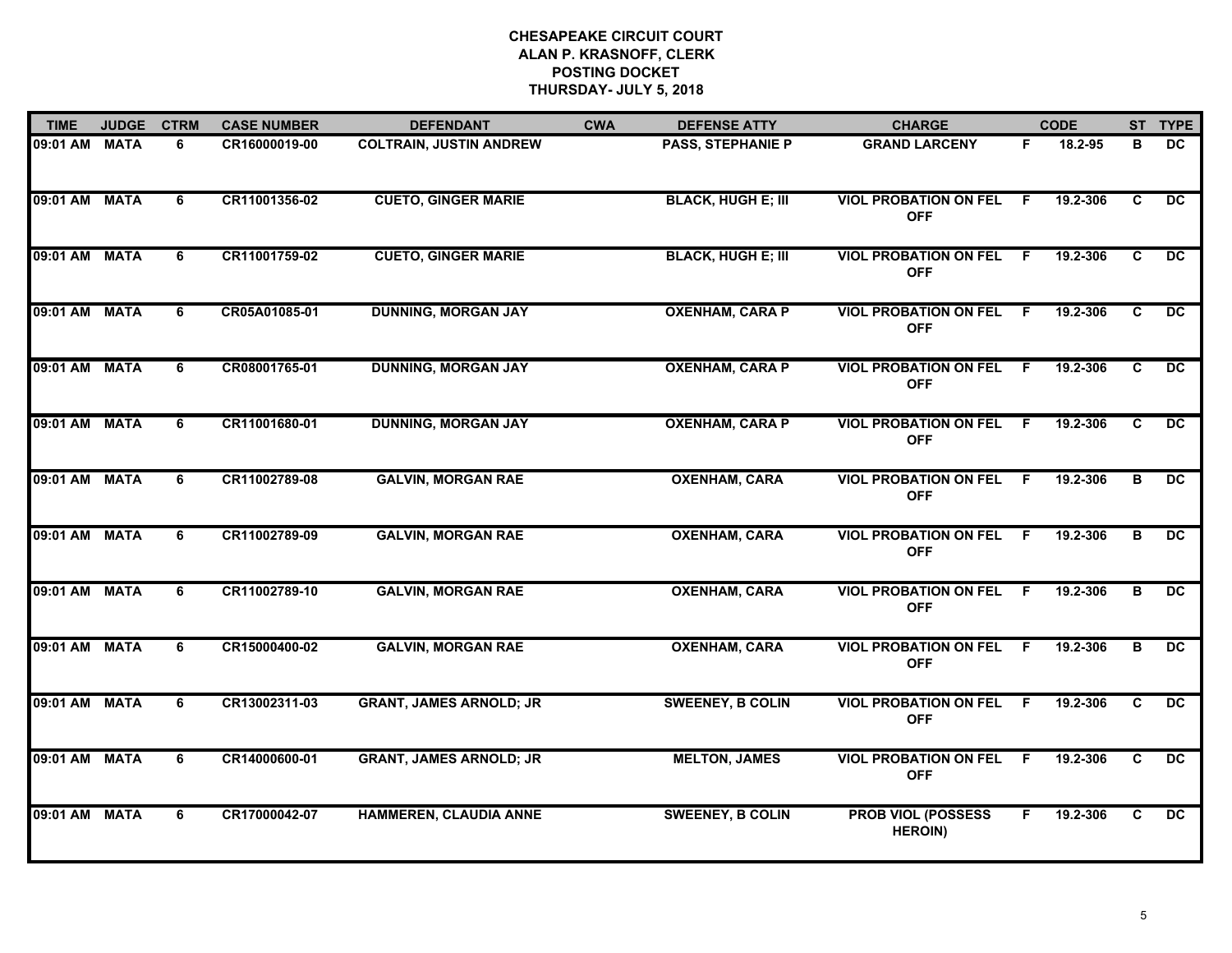| <b>TIME</b>   | <b>JUDGE</b> | <b>CTRM</b> | <b>CASE NUMBER</b> | <b>DEFENDANT</b>               | <b>CWA</b> | <b>DEFENSE ATTY</b>           | <b>CHARGE</b>                                   |    | <b>CODE</b>     |                | ST TYPE         |
|---------------|--------------|-------------|--------------------|--------------------------------|------------|-------------------------------|-------------------------------------------------|----|-----------------|----------------|-----------------|
| 09:01 AM MATA |              | 6           | CR17000042-08      | HAMMEREN, CLAUDIA ANNE         |            | <b>SWEENEY, B COLIN</b>       | <b>PROB VIOL (POSSESS</b><br><b>HEROIN)</b>     | F. | 19.2-306        | C              | DC              |
| 09:01 AM MATA |              | 6           | CR17000042-10      | <b>HAMMEREN, CLAUDIA ANNE</b>  |            | <b>SWEENEY, B COLIN</b>       | <b>GD BEH VIOL(POSS CONTR M</b><br>PARAPH)      |    | 19.2-306        | C              | DC.             |
| 09:01 AM      | <b>MATA</b>  | 6           | CR17000042-12      | <b>HAMMEREN, CLAUDIA ANNE</b>  |            | <b>SWEENEY, B COLIN</b>       | <b>GD BEH VIOL(POSS CONTR M</b><br>PARAPH)      |    | 19.2-306        | $\overline{c}$ | DC              |
| 09:01 AM MATA |              | 6           | CR17000042-13      | <b>HAMMEREN, CLAUDIA ANNE</b>  |            | <b>SWEENEY, B COLIN</b>       | <b>GOOD BEHAV VIOL (DUI: 1ST M</b><br>OFF)      |    | 19.2-306        | C              | DC.             |
| 09:01 AM      | <b>MATA</b>  | 6           | CR17000042-14      | <b>HAMMEREN, CLAUDIA ANNE</b>  |            | <b>SWEENEY, B COLIN</b>       | <b>GD BEH VIOL(DRIV ON</b><br><b>REV'D LIC)</b> | М  | 19.2-306        | C              | $\overline{DC}$ |
| 09:01 AM MATA |              | 6           | CR18000716-00      | <b>HAMMEREN, CLAUDIA ANNE</b>  |            | <b>HOGAN, DANIEL</b>          | <b>GRAND LARCENY</b>                            | F. | 18.2-95         | C              | $\overline{DC}$ |
| 09:01 AM MATA |              | 6           | CR18000716-01      | <b>HAMMEREN, CLAUDIA ANNE</b>  |            | <b>MUSSONI, ERIK</b>          | <b>STOLEN PROPERTY</b>                          |    | F 18.2-108.01 C |                | DC.             |
| 09:01 AM MATA |              | 6           | CR18000716-02      | <b>HAMMEREN, CLAUDIA ANNE</b>  |            | <b>MUSSONI, ERIK</b>          | <b>OBTAIN MONEY</b><br><b>FALSELY/INT FRAUD</b> | М  | 18.2-178        | C              | DC              |
| 09:01 AM MATA |              | 6           | CR14001421-01      | <b>HOLT, JAMES BRANDON</b>     |            | <b>SPENCER, JO ANNE</b>       | <b>VIOL PROBATION ON FEL</b><br><b>OFF</b>      | F  | 19.2-306        | C              | DC              |
| 09:01 AM MATA |              | 6           | CR17000976-00      | <b>KARNES, LOREN ALBERTSON</b> |            | <b>HOLDER, WILLIAM JOSHUA</b> | <b>POSSESS FENTANYL</b>                         | F  | 18.2-250        | в              | DC              |
| 09:01 AM MATA |              | 6           | CR17000976-01      | <b>KARNES, LOREN ALBERTSON</b> |            | <b>HOLDER, WILLIAM JOSHUA</b> | <b>POSSESS PARPHERNALIA</b>                     | М  | 54.1-3466       | B              | DC              |
| 09:01 AM MATA |              | 6           | CR17000976-02      | <b>KARNES, LOREN ALBERTSON</b> |            | <b>HOLDER, WILLIAM JOSHUA</b> | <b>POSSESS MARIJUANA</b>                        | М  | 18.2-250.1      | B              | $\overline{DC}$ |
| 09:01 AM MATA |              | 6           | CR17001340-00      | <b>KARNES, LOREN ALBERTSON</b> |            | <b>FLANDERS, JOSHUA B</b>     | <b>CONSPIRE TO COMMIT</b><br><b>LARCENY</b>     | F. | $18.2 - 23$     | C              | DC              |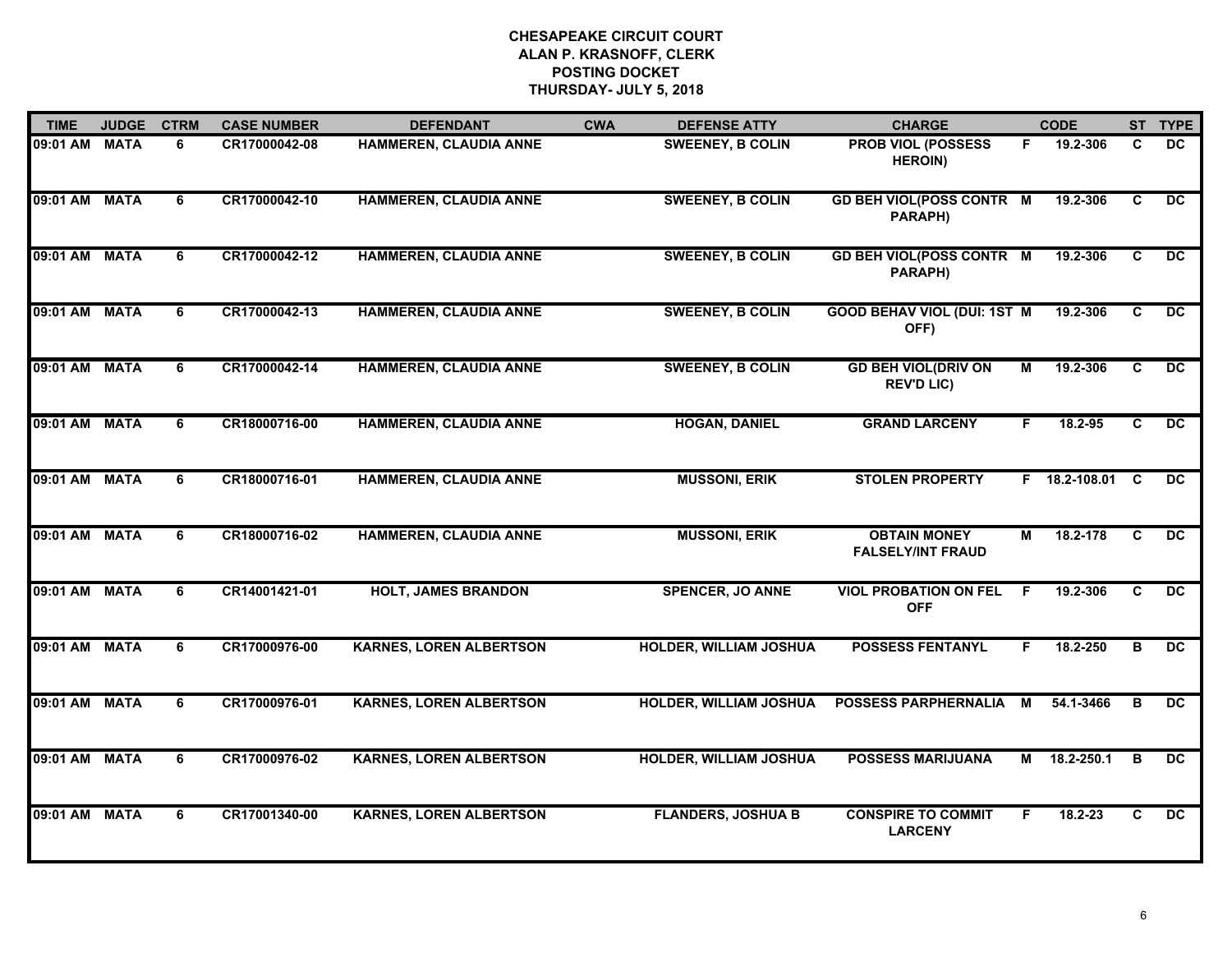| <b>TIME</b>   | <b>JUDGE</b> | <b>CTRM</b> | <b>CASE NUMBER</b> | <b>DEFENDANT</b>                  | <b>CWA</b> | <b>DEFENSE ATTY</b>       | <b>CHARGE</b>                                   |     | <b>CODE</b>     |   | ST TYPE         |
|---------------|--------------|-------------|--------------------|-----------------------------------|------------|---------------------------|-------------------------------------------------|-----|-----------------|---|-----------------|
| 09:01 AM MATA |              | 6           | CR17001340-01      | <b>KARNES, LOREN ALBERTSON</b>    |            | <b>FLANDERS, JOSHUA B</b> | <b>GRAND LARCENY</b>                            | F.  | 18.2-95         | C | DC              |
| 09:01 AM MATA |              | 6           | CR17001340-02      | <b>KARNES, LOREN ALBERTSON</b>    |            | <b>FLANDERS, JOSHUA B</b> | <b>LARCENY W/INTENT TO</b><br><b>SELL</b>       |     | F 18.2-108.01 C |   | $\overline{DC}$ |
| 09:01 AM      | <b>MATA</b>  | 6           | CR17001340-03      | <b>KARNES, LOREN ALBERTSON</b>    |            | <b>FLANDERS, JOSHUA B</b> | <b>OBTAIN MONEY BY FALSE</b><br><b>PRETENSE</b> | - F | 18.2-178        | C | DC              |
| 09:01 AM      | <b>MATA</b>  | 6           | CR17001340-05      | <b>KARNES, LOREN ALBERTSON</b>    |            | <b>FLANDERS, JOSHUA B</b> | <b>GRAND LARCENY</b>                            | F   | 18.2-95         | C | DC.             |
| 09:01 AM MATA |              | 6           | CR10000091-03      | <b>KLEMSTINE, NATHAN ROBERT</b>   |            | <b>SPENCER, JOANNE</b>    | <b>VIOL PROBATION ON FEL</b><br><b>OFF</b>      | F.  | 19.2-306        | в | DC              |
| 09:01 AM MATA |              | 6           | CR15001732-00      | <b>KLEMSTINE, NATHAN ROBERT</b>   |            | <b>SPENCER, JO ANNE</b>   | <b>ELUDE</b>                                    | F.  | 46.2-817B       | в | DC.             |
| 09:01 AM MATA |              | 6           | CR14002402-01      | <b>LATIMER, RYAN ADAM</b>         |            | <b>PASS, STEPHANIE P</b>  | <b>VIOL PROBATION ON FEL</b><br><b>OFF</b>      | F.  | 19.2-306        | B | DC              |
| 09:01 AM MATA |              | 6           | CR15000755-04      | <b>LATIMER, RYAN ADAM</b>         |            | <b>PASS, STEPHANIE P</b>  | <b>VIOL PROBATION ON FEL</b><br><b>OFF</b>      | -F  | 19.2-306        | в | DC.             |
| 09:01 AM MATA |              | 6           | CR15000755-05      | <b>LATIMER, RYAN ADAM</b>         |            | <b>PASS, STEPHANIE P</b>  | <b>VIOL PROBATION ON FEL</b><br><b>OFF</b>      | -F  | 19.2-306        | в | DC              |
| 09:01 AM MATA |              | 6           | CR14000450-01      | <b>LEWIS, TIFFANY COLLEEN</b>     |            | Wegman, Robert L.         | <b>VIOL PROBATION ON FEL</b><br><b>OFF</b>      | -F  | 19.2-306        | в | $\overline{DC}$ |
| 09:01 AM MATA |              | 6           | CR14001510-03      | <b>LEWIS, TIFFANY COLLEEN</b>     |            | Wegman, Robert L.         | <b>VIOL PROBATION ON FEL</b><br><b>OFF</b>      | F.  | 19.2-306        | в | DC              |
| 09:01 AM MATA |              | 6           | CR14001745-01      | <b>LEWIS, TIFFANY COLLEEN</b>     |            | Wegman, Robert L.         | <b>VIOL PROBATION ON FEL</b><br><b>OFF</b>      | E   | 19.2-306        | в | DC              |
| 09:01 AM MATA |              | 6           | CR03A02493-04      | <b>LINKOUS, CHRISTOPHER SHAWN</b> |            | <b>WOOTEN, MATTHEW</b>    | <b>PROB VIOL (GRAND</b><br>LARCENY)             | F.  | 19.2-306        | C | <b>DC</b>       |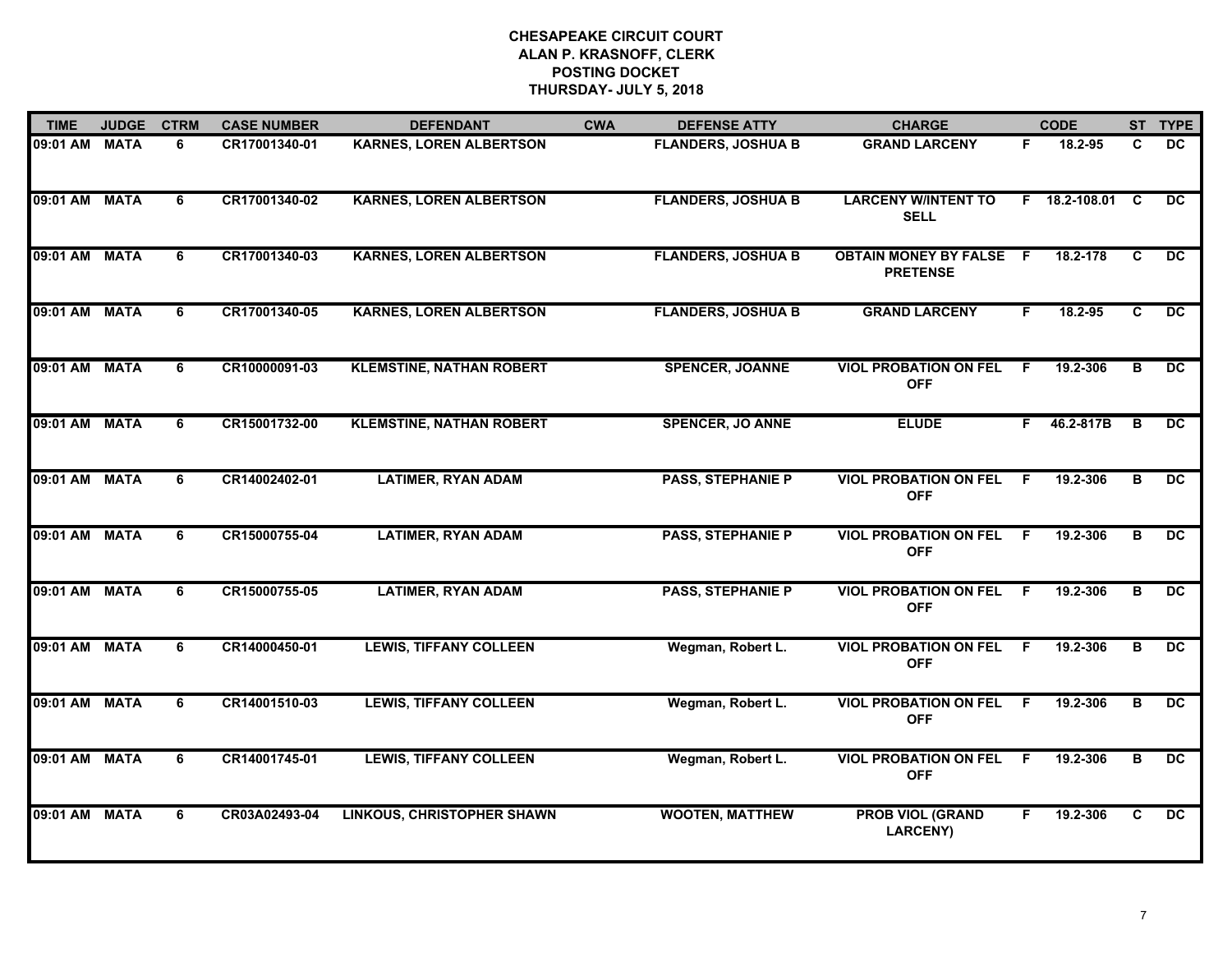| <b>TIME</b>   | <b>JUDGE</b> | <b>CTRM</b> | <b>CASE NUMBER</b> | <b>DEFENDANT</b>                  | <b>CWA</b> | <b>DEFENSE ATTY</b>       | <b>CHARGE</b>                                   |    | <b>CODE</b> | <b>ST</b>               | <b>TYPE</b>     |
|---------------|--------------|-------------|--------------------|-----------------------------------|------------|---------------------------|-------------------------------------------------|----|-------------|-------------------------|-----------------|
| 09:01 AM MATA |              | 6           | CR14002504-02      | <b>LINKOUS, CHRISTOPHER SHAWN</b> |            | <b>WOOTEN, MATTHEW</b>    | <b>PROB VIOL (GRAND</b><br><b>LARCENY)</b>      | F. | 19.2-306    | C                       | <b>DC</b>       |
| 09:01 AM MATA |              | 6           | CR17001847-00      | <b>LINKOUS, CHRISTOPHER SHAWN</b> |            | <b>PASS, STEPHANIE P</b>  | <b>POSSESS FENTANYL</b>                         | F. | 18.2-250    | $\overline{\mathbf{B}}$ | $\overline{DC}$ |
| 09:01 AM      | <b>MATA</b>  | 6           | CR06A01886-01      | LITTLE, JEDEDIAH WILLIAM          |            | <b>SHANNON, KRISTEN M</b> | <b>PROB VIOL(POSS</b><br><b>BURGLARS TOOLS)</b> | F. | 19.2-306    | $\overline{c}$          | DC              |
| 09:01 AM MATA |              | 6           | CR06A01887-01      | LITTLE, JEDEDIAH WILLIAM          |            | <b>SHANNON, KRISTEN M</b> | <b>PROB VIOL</b><br>(CONCEALMENT)               | F. | 19.2-306    | C                       | $\overline{DC}$ |
| 09:01 AM MATA |              | 6           | CR12001284-05      | LITTLE, JEDEDIAH WILLIAM          |            | <b>SHANNON, KRISTEN M</b> | <b>PROB VIOL (GRAND</b><br><b>LARCENY)</b>      | F. | 19.2-306    | C                       | <b>DC</b>       |
| 09:01 AM MATA |              | 6           | CR12001284-06      | LITTLE, JEDEDIAH WILLIAM          |            | <b>SHANNON, KRISTEN M</b> | <b>PROB VIOL (TRESPASS)</b>                     | М  | 19.2-306    | C                       | <b>DC</b>       |
| 09:01 AM MATA |              | 6           | CR12001284-07      | LITTLE, JEDEDIAH WILLIAM          |            | <b>SHANNON, KRISTEN M</b> | <b>PROB VIOL (GRAND</b><br><b>LARCENY)</b>      | F. | 19.2-306    | C                       | <b>DC</b>       |
| 09:01 AM MATA |              | 6           | CR12000986-03      | <b>LYNCH, PATRICK CODY</b>        |            | <b>WEGMAN, ROBERT L</b>   | <b>VIOL PROBATION ON FEL</b><br><b>OFF</b>      | F  | 19.2-306    | в                       | $\overline{DC}$ |
| 09:01 AM MATA |              | 6           | CR16001531-00      | <b>LYNCH, PATRICK CODY</b>        |            | <b>MESSMAN, MYKELL L</b>  | <b>POSSESS HEROIN</b>                           | F. | 18.2-250    | B                       | $\overline{DC}$ |
| 09:01 AM MATA |              | 6           | CR13000558-06      | <b>MUNDIE, MATTHEW JOSEPH</b>     |            | Buyrn, Richard L.         | <b>VIOL PROBATION ON FEL</b><br><b>OFF</b>      | F  | 19.2-306    | в                       | $\overline{DC}$ |
| 09:01 AM MATA |              | 6           | CR15001127-00      | <b>MUNDIE, MATTHEW JOSEPH</b>     |            | <b>TITTER, JENNIFER</b>   | <b>POSSESS HEROIN</b>                           | F. | 18.2-250    | в                       | $\overline{DC}$ |
| 09:01 AM MATA |              | 6           | CR17000053-01      | <b>NORMAN, CORTEZ FRED</b>        |            | <b>BOUCHARD, JULIAN</b>   | <b>PROB VIOL (GRAND</b><br><b>LARCENY)</b>      | F. | 19.2-306    | $\overline{c}$          | DC              |
| 09:01 AM MATA |              | 6           | CR13000625-01      | <b>PARDEE, DANIEL THOMAS</b>      |            | <b>KORSLUND, ERIC</b>     | <b>VIOL PROBATION ON FEL</b><br><b>OFF</b>      | -F | 19.2-306    | C                       | $\overline{DC}$ |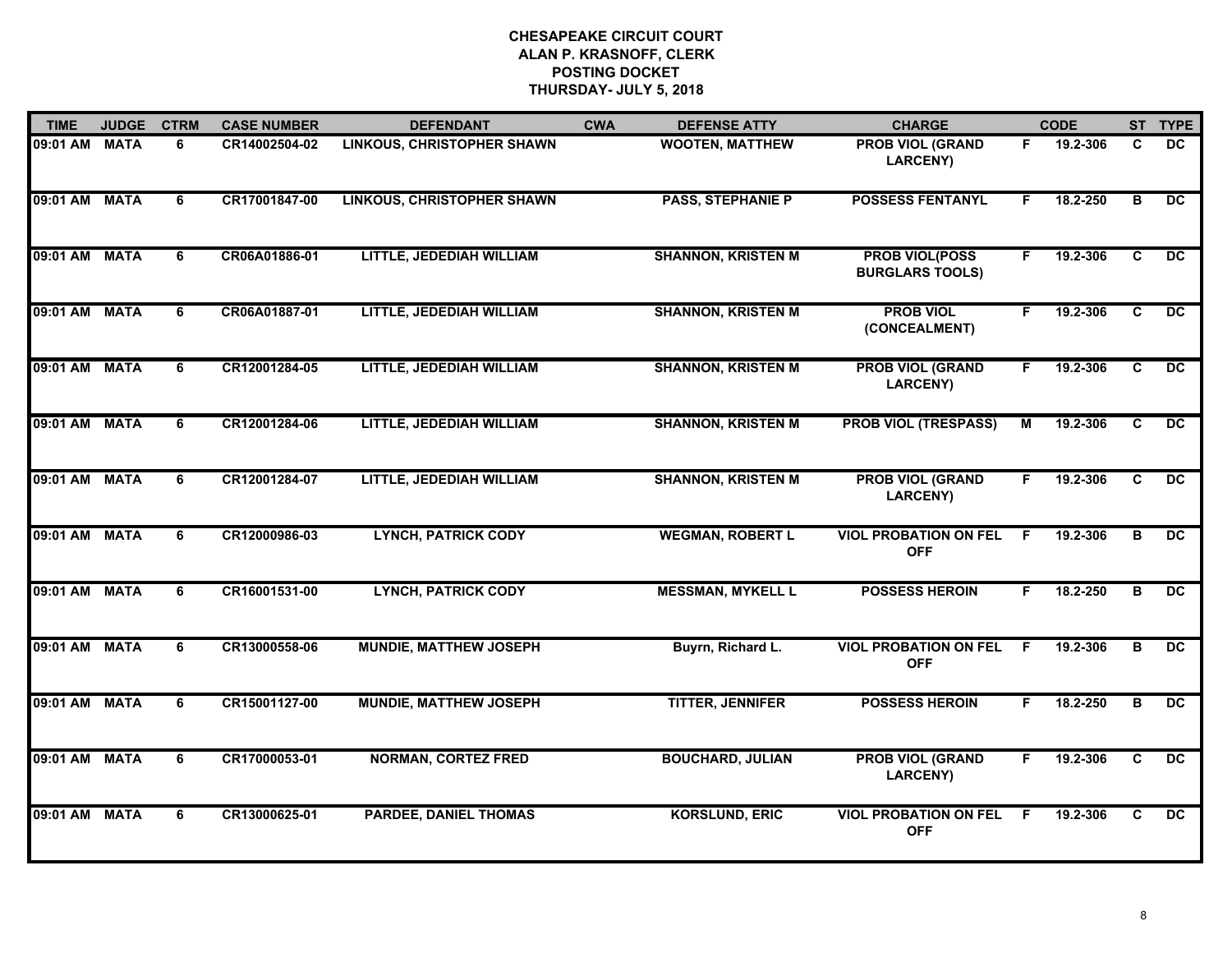| <b>TIME</b>   | <b>JUDGE</b> | <b>CTRM</b> | <b>CASE NUMBER</b> | <b>DEFENDANT</b>                         | <b>CWA</b> | <b>DEFENSE ATTY</b>          | <b>CHARGE</b>                                |     | <b>CODE</b> |                         | ST TYPE         |
|---------------|--------------|-------------|--------------------|------------------------------------------|------------|------------------------------|----------------------------------------------|-----|-------------|-------------------------|-----------------|
| 09:01 AM MATA |              | 6           | CR15000698-01      | PARLETT, KENNETH RAY; JR                 |            | <b>RENNINGER, NICHOLAS D</b> | <b>PROB VIOL (GRAND</b><br>LARCENY)          | F.  | 19.2-306    | C                       | <b>DC</b>       |
| 09:01 AM MATA |              | 6           | CR17001317-00      | <b>PARLETT, KENNETH RAY; JR</b>          |            | Sacks, Andrew M.             | <b>POSSESS COCAINE</b>                       | F.  | 18.2-250    | B                       | DC.             |
| 09:01 AM      | <b>MATA</b>  | 6           | CR12001883-01      | PITTS-WORRELL, PATIENCE<br><b>PATRIC</b> |            | <b>DUNN, JASON A</b>         | <b>VIOL PROBATION ON FEL</b><br><b>OFF</b>   | -F. | 19.2-306    | $\overline{c}$          | $\overline{DC}$ |
| 09:01 AM MATA |              | 6           | CR12003172-01      | PITTS-WORRELL, PATIENCE<br><b>PATRIC</b> |            | <b>DUNN, JASON A</b>         | <b>VIOL PROBATION ON FEL</b><br><b>OFF</b>   | F.  | 19.2-306    | C                       | DC              |
| 09:01 AM MATA |              | 6           | CR16001600-01      | <b>RALPH, ANTONIO CORDERO</b>            |            | Spencer, Jo Anne             | <b>VIOL PROBATION ON FEL</b><br><b>OFF</b>   | -F  | 19.2-306    | C                       | DC              |
| 09:01 AM MATA |              | 6           | CR17001129-00      | <b>TEW, CYNTHIA RAE</b>                  |            | <b>SACKS, ANDREW</b>         | <b>POSSESS HEROIN</b>                        | F.  | 18.2-250    | в                       | DC              |
| 09:01 AM MATA |              | 6           | CR17001129-01      | <b>TEW, CYNTHIA RAE</b>                  |            | <b>SACKS, ANDREW</b>         | <b>PETIT LARCENY</b>                         | М   | 18.2-96     | B                       | DC              |
| 09:01 AM MATA |              | 6           | CR17001129-02      | <b>TEW, CYNTHIA RAE</b>                  |            | <b>SACKS, ANDREW</b>         | <b>POSSESS FENTANYL</b>                      | F   | 18.2-250    | C                       | DC              |
| 09:01 AM MATA |              | 6           | CR08002968-02      | <b>TOLSON, CHRISTOPHER ROBERT</b>        |            | <b>PASS, STEPHANIE P</b>     | <b>VIOL PROBATION ON FEL</b><br><b>OFF</b>   | -F  | 19.2-306    | C                       | $\overline{DC}$ |
| 09:01 AM MATA |              | 6           | CR09003527-01      | <b>TOLSON, CHRISTOPHER ROBERT</b>        |            | <b>PASS, STEPHANIE P</b>     | <b>VIOL PROBATION ON FEL</b><br><b>OFF</b>   | -F  | 19.2-306    | C                       | $\overline{DC}$ |
| 09:01 AM MATA |              | 6           | CR09003528-01      | <b>TOLSON, CHRISTOPHER ROBERT</b>        |            | <b>PASS, STEPHANIE P</b>     | <b>VIOL PROBATION ON FEL F</b><br><b>OFF</b> |     | 19.2-306    | C                       | DC.             |
| 09:01 AM      | <b>MATA</b>  | 6           | CR09003529-01      | <b>TOLSON, CHRISTOPHER ROBERT</b>        |            | <b>PASS, STEPHANIE P</b>     | <b>VIOL PROBATION ON FEL</b><br><b>OFF</b>   | -F  | 19.2-306    | $\overline{\mathbf{c}}$ | $\overline{DC}$ |
| 09:01 AM MATA |              | 6           | CR09003530-01      | <b>TOLSON, CHRISTOPHER ROBERT</b>        |            | <b>PASS, STEPHANIE P</b>     | <b>VIOL PROBATION ON FEL</b><br><b>OFF</b>   | E   | 19.2-306    | $\mathbf{C}$            | <b>DC</b>       |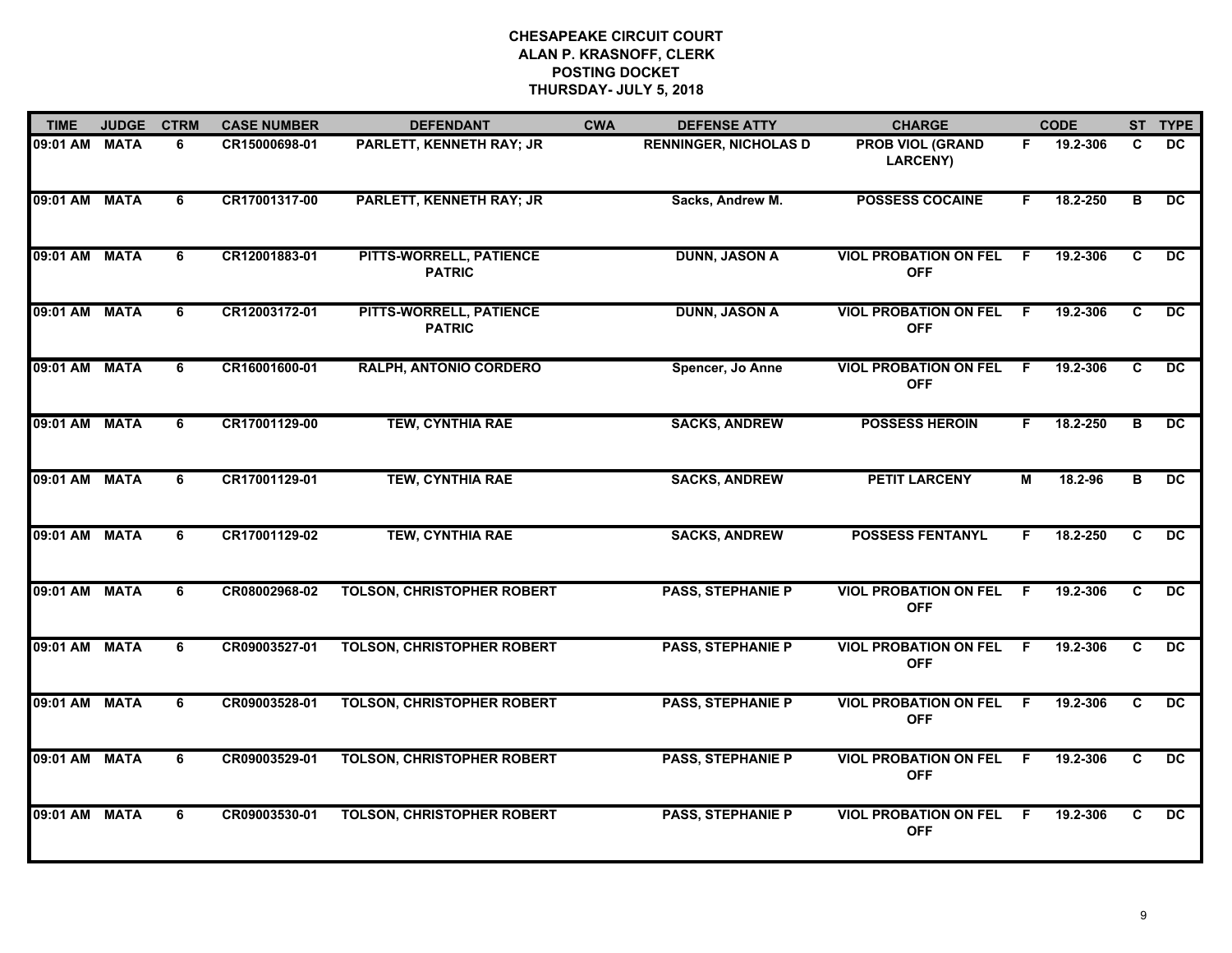| <b>TIME</b>   | <b>JUDGE</b> | <b>CTRM</b>    | <b>CASE NUMBER</b> | <b>DEFENDANT</b>                  | <b>CWA</b> | <b>DEFENSE ATTY</b>      | <b>CHARGE</b>                                  |    | <b>CODE</b> |   | ST TYPE         |
|---------------|--------------|----------------|--------------------|-----------------------------------|------------|--------------------------|------------------------------------------------|----|-------------|---|-----------------|
| 09:01 AM MATA |              | 6              | CR09003531-01      | <b>TOLSON, CHRISTOPHER ROBERT</b> |            | <b>PASS, STEPHANIE P</b> | <b>VIOL PROBATION ON FEL</b><br><b>OFF</b>     | -F | 19.2-306    | C | DC.             |
| 09:01 AM MATA |              | 6              | CR09003532-01      | <b>TOLSON, CHRISTOPHER ROBERT</b> |            | <b>PASS, STEPHANIE P</b> | <b>VIOL PROBATION OF MISD M</b><br><b>OFF</b>  |    | 19.2-306    | C | DC              |
| 09:01 AM      | <b>MATA</b>  | 6              | CR09003753-01      | <b>TOLSON, CHRISTOPHER ROBERT</b> |            | <b>PASS, STEPHANIE P</b> | <b>VIOL PROBATION ON FEL</b><br><b>OFF</b>     | F. | 19.2-306    | C | $\overline{DC}$ |
| 09:01 AM MATA |              | 6              | CR10000142-02      | <b>TOLSON, CHRISTOPHER ROBERT</b> |            | <b>PASS, STEPHANIE P</b> | <b>VIOL PROBATION ON FEL</b><br><b>OFF</b>     | F. | 19.2-306    | C | DC.             |
| 09:01 AM MATA |              | 6              | CR10000142-03      | <b>TOLSON, CHRISTOPHER ROBERT</b> |            | <b>PASS, STEPHANIE P</b> | <b>VIOL PROBATION ON FEL</b><br><b>OFF</b>     | F. | 19.2-306    | C | $\overline{DC}$ |
| 09:01 AM MATA |              | 6              | CR17000279-00      | <b>TOLSON, CHRISTOPHER ROBERT</b> |            | Winn, A. Robinson        | <b>LARCENY, 3RD+OFF</b>                        | F. | 18.2-104    | C | DC.             |
| 09:01 AM MATA |              | 6              | CR17000279-01      | <b>TOLSON, CHRISTOPHER ROBERT</b> |            | Winn, A. Robinson        | <b>LARCENY, 3RD+ OFF</b>                       | F  | 18.2-104    | C | DC              |
| 09:01 AM MATA |              | 6              | CR17000279-02      | <b>TOLSON, CHRISTOPHER ROBERT</b> |            | Winn, A. Robinson        | <b>GRAND LARCENY</b>                           | F  | 18.2-95     | C | $\overline{DC}$ |
| 09:01 AM MATA |              | 6              | CR13001353-03      | <b>WILLIAMS, EMMA LOUISE</b>      |            | Mason, G. Jeffrey        | <b>VIOL PROBATION ON FEL</b><br><b>OFF</b>     | -F | 19.2-306    | в | DC              |
| 09:01 AM      | <b>MATA</b>  | 6              | CR13001353-04      | <b>WILLIAMS, EMMA LOUISE</b>      |            | Mason, G. Jeffrey        | <b>VIOL GOOD BEHAV ON MISD M</b><br><b>OFF</b> |    | 19.2-306    | в | <b>DC</b>       |
| 09:30 AM      | <b>TSW</b>   | $\mathbf{2}$   | CR14000273-06      | <b>BATTLE, APRIL JEAN</b>         |            |                          | <b>VIOL PROBATION (CC</b><br>THEFT)            | F. | 19.2-306    |   | <b>ADAT</b>     |
| 09:30 AM      | <b>TSW</b>   | $\overline{2}$ | CR14000273-07      | <b>BATTLE, APRIL JEAN</b>         |            |                          | <b>VIOL PROBATION (CC</b><br>FRAUD)            | F  | 19.2-306    |   | <b>ADAT</b>     |
| 09:30 AM      | <b>TSW</b>   | $\overline{2}$ | CR14000273-08      | <b>BATTLE, APRIL JEAN</b>         |            |                          | <b>VIOL PROBATION (PETIT</b><br>LARC)          | М  | 19.2-306    |   | <b>ADAT</b>     |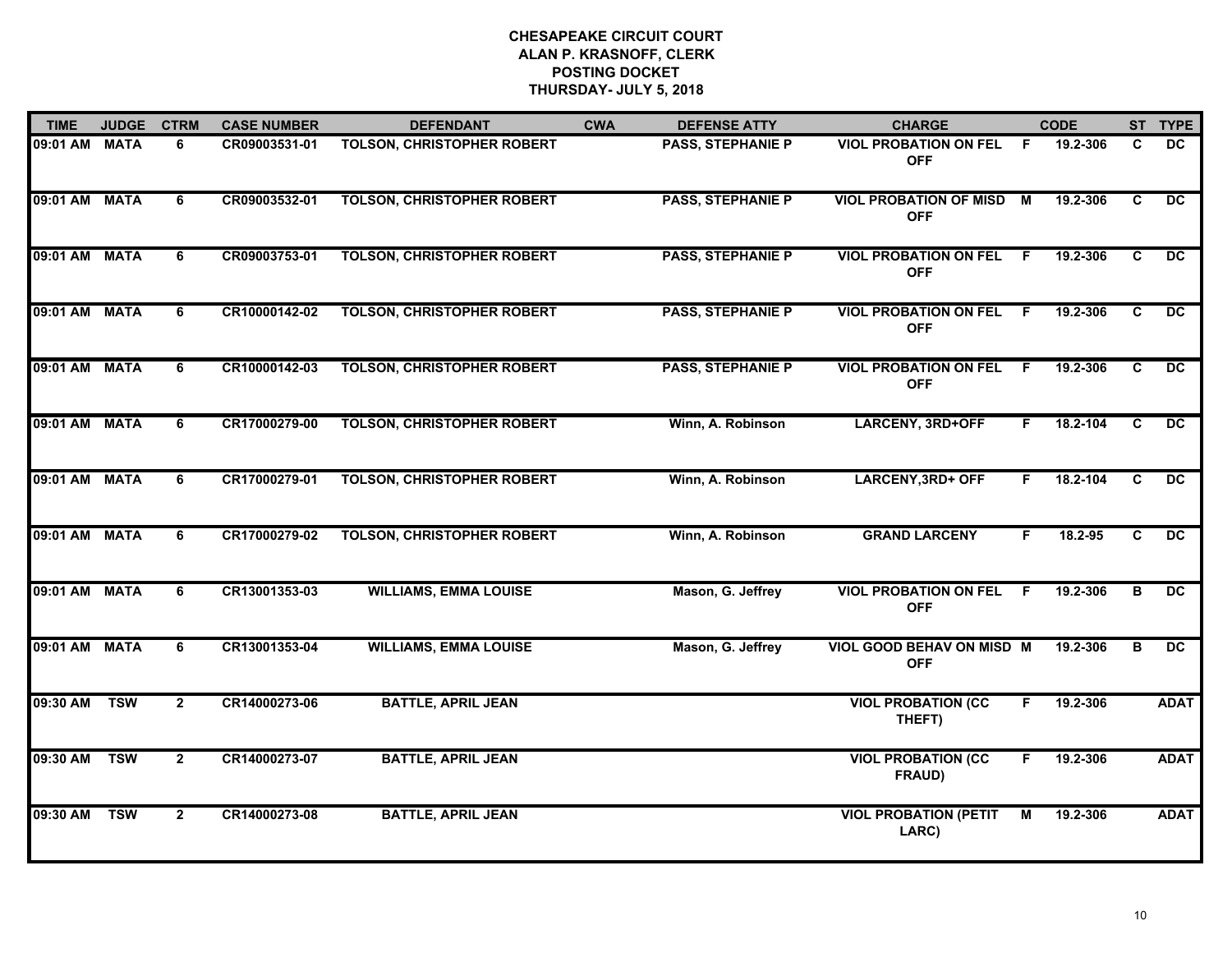| <b>TIME</b> | <b>JUDGE</b> | <b>CTRM</b>    | <b>CASE NUMBER</b> | <b>DEFENDANT</b>                 | <b>CWA</b> | <b>DEFENSE ATTY</b> | <b>CHARGE</b>                                       |   | <b>CODE</b> |    | ST TYPE     |
|-------------|--------------|----------------|--------------------|----------------------------------|------------|---------------------|-----------------------------------------------------|---|-------------|----|-------------|
| 09:30 AM    | <b>TSW</b>   | $\mathbf{2}$   | CR18001007-00      | <b>BOWMAN, CHRISTOPHER JAMES</b> | <b>JAF</b> |                     | <b>REC/BUY STOLEN GOODS</b><br>> \$200              | F | 18.2-108    | в. | <b>ADAT</b> |
| 09:30 AM    | <b>TSW</b>   | $\mathbf{2}$   | CR18001007-01      | <b>BOWMAN, CHRISTOPHER JAMES</b> | <b>JAF</b> |                     | <b>CONSPIRE/AID/ABET</b><br><b>LARCENY&gt;\$200</b> |   | 18.2-23     | в  | <b>ADAT</b> |
| 09:30 AM    | TSW          | $\mathbf{2}$   | CR17001656-00      | <b>ELDER, JEREMIAH EDWARD</b>    |            |                     | <b>RECKLESS DRIVING 85/60</b>                       | M | A.46.2-862  | в  | <b>ADAT</b> |
| 09:30 AM    | <b>TSW</b>   | $\overline{2}$ | CR17001656-01      | <b>ELDER, JEREMIAH EDWARD</b>    |            |                     | <b>FTA-ADATS</b>                                    | м | 18.2-456    | В. | <b>ADAT</b> |